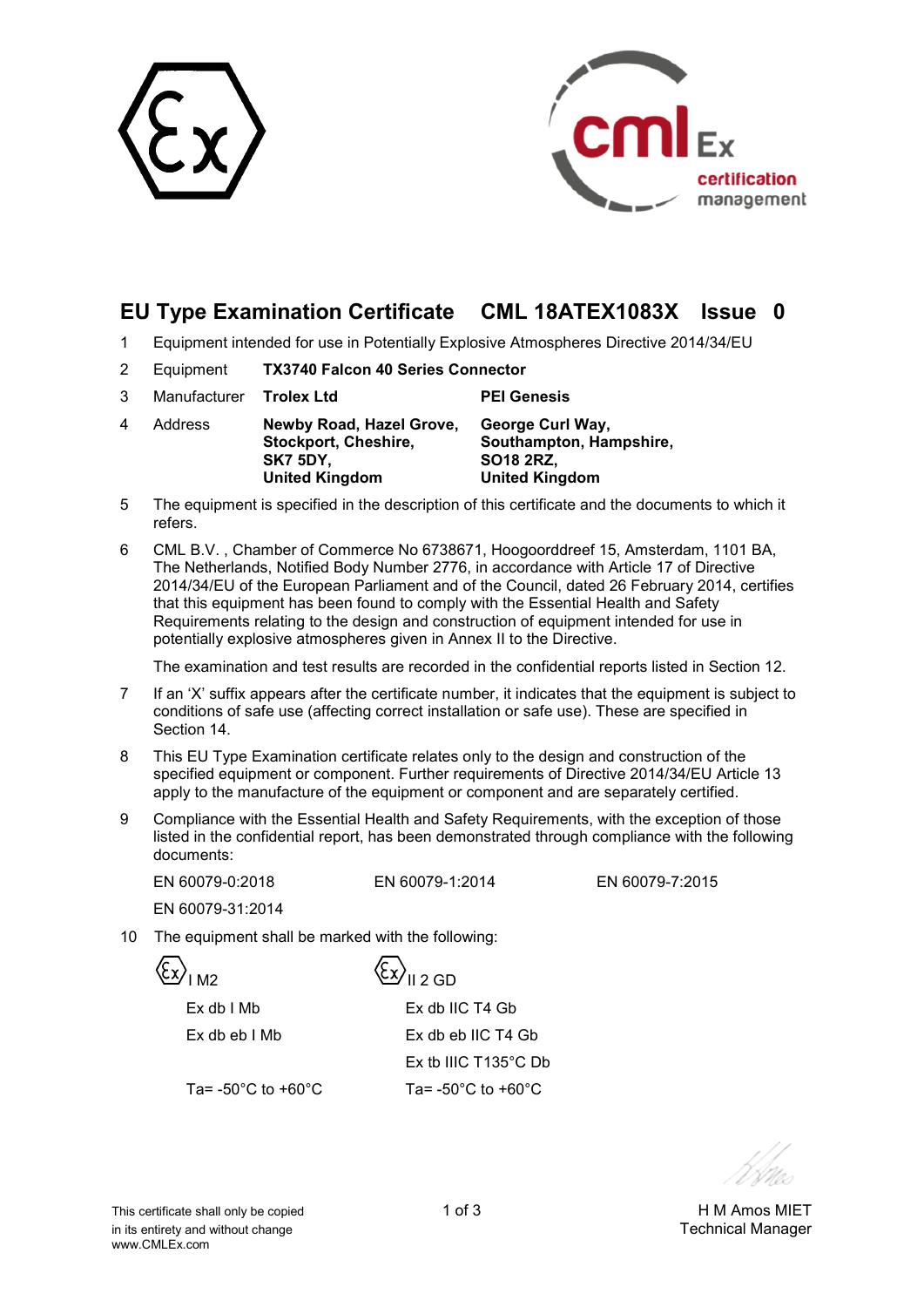



## **11 Description**

The TX3740 Falcon 40 Series Connectors are a range of plug and socket arrangements that consist of the following options:

TX3740.1 – Falcon 40 Line Plug TX3740.2 – Falcon 40 Line Receptacle TX3740.3 – Falcon 40 Fixed Receptacle TX3740.4 – Falcon 40 Line Plug Ex d Cap TX3740.5 – Falcon 40 Receptacle Ex d Cap

Internally the TX3740 Falcon 40 Series Connectors can contain pin and socket inserts (up to 37 way). The connectors also allow the connection of cables via separately certified cable glands.

In the case of the fixed receptacles, a potted cable entry is incorporated.

The enclosures contain ingress protection seals at the base of the Line Plugs, around the bayonet and bayonet track (full engagement – rated IP66) which is an extension of the housing which contains an inner insulator tube with further connection to an internal earth connection.

The end caps have threaded cable entries (where used) and incorporate an internal earth connection. Two cable entry sizes are available; M32 x 1.5 and M40 x 1.5 and the end cap is secured in place by two screws.

The connectors further utilise an interlocking mechanism to create a flameproof enclosure during disconnection of the pins and sockets.

All securing screws are M5 x 16 long socket cap head screws, stainless steel Grade A2-70 with hex socket cap heads in accordance with ISO4762.

During disconnection, connectors also incorporate the use of rubber cover end caps on the sockets and plugs to help protect the enclosures from ingress of dust and moisture to provide an IP65 rating.

The ratings of the Falcon 40 Series Connectors are as follows:

| <b>Contact Size</b><br>(mm <sup>2</sup> ) | <b>Max Ambient</b><br>Temp (°C) | <b>Max Current Per</b><br>Contact (A) | <b>Max Current Per Connector</b><br>(all contacts) (A) |
|-------------------------------------------|---------------------------------|---------------------------------------|--------------------------------------------------------|
| 0.75                                      | 60                              | 6.4                                   | 140                                                    |
|                                           | 55                              | 6.9                                   | 151                                                    |
|                                           | 50                              | 7.4                                   | 163                                                    |
|                                           | 45                              | 8                                     | 175                                                    |
|                                           | 40                              | 8.5                                   | 187                                                    |
|                                           | 60                              | 13.3                                  | 291                                                    |
| 1.5                                       | 55                              | 14.4                                  | 316                                                    |
|                                           | 50                              | 15.5                                  | 341                                                    |
|                                           | 45                              | 16.6                                  | 366                                                    |
|                                           | 40                              | 17.8                                  | 390                                                    |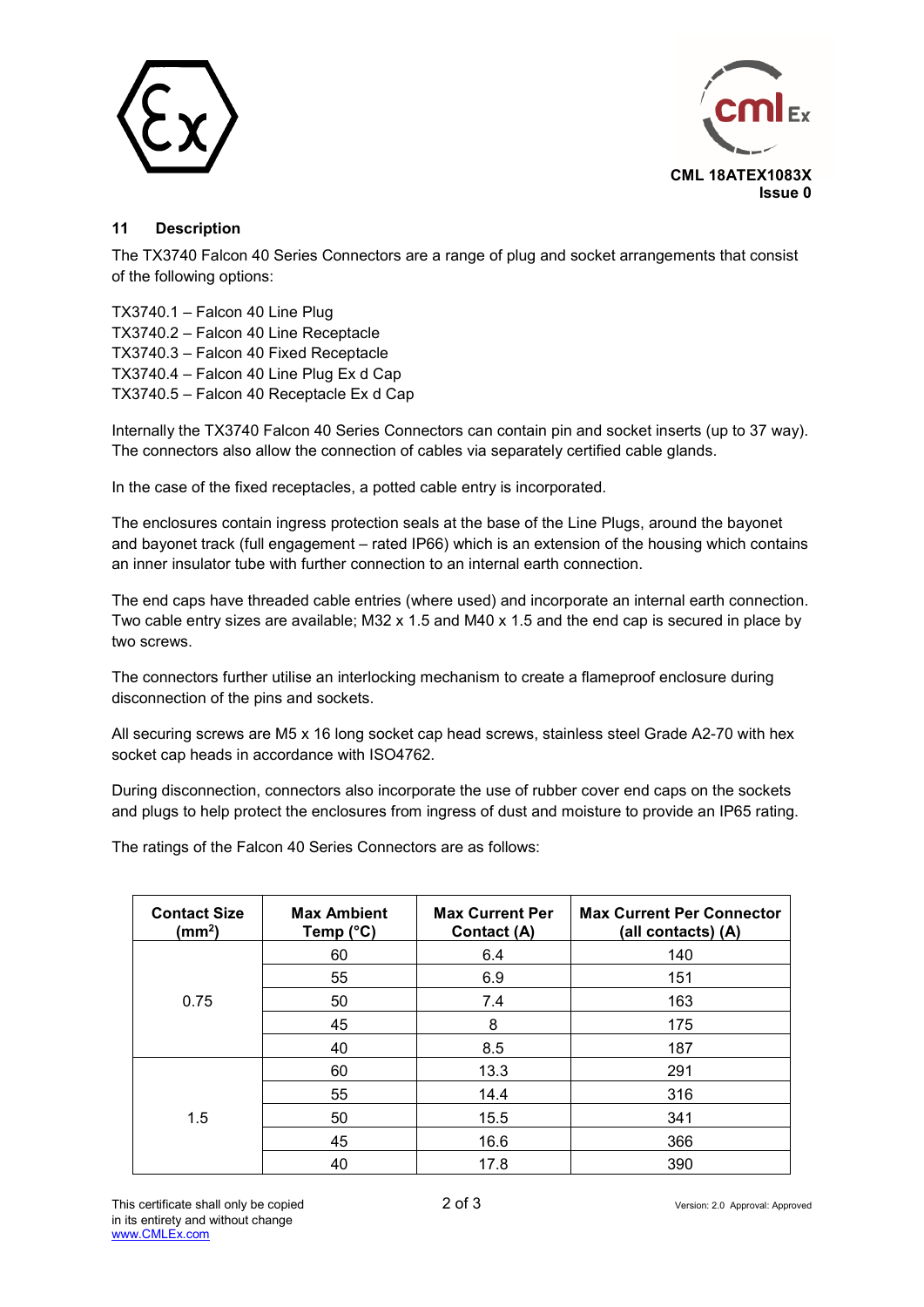



| <b>Contact Size</b><br>$\text{(mm}^2)$ | <b>Max Ambient</b><br>Temp (°C) | <b>Max Current Per</b><br>Contact (A) | <b>Max Current Per Connector</b><br>(all contacts) (A) |
|----------------------------------------|---------------------------------|---------------------------------------|--------------------------------------------------------|
|                                        | 60                              | 16                                    | 350                                                    |
|                                        | 55                              | 17.3                                  | 379                                                    |
| 2.5                                    | 50                              | 18.7                                  | 409                                                    |
|                                        | 45                              | 20                                    | 438                                                    |
|                                        | 40                              | 21.4                                  | 468                                                    |
|                                        | 60                              | 18.6                                  | 408                                                    |
| 4                                      | 55                              | 20.1                                  | 443                                                    |
|                                        | 50                              | 21.7                                  | 447                                                    |
|                                        | 45                              | 23.3                                  | 512                                                    |
|                                        | 40                              | 24.9                                  | 547                                                    |

### **12 Certificate history and evaluation reports**

| <b>Issue</b> | <b>Associated report</b><br><b>Date</b> |            | <b>Notes</b>               |
|--------------|-----------------------------------------|------------|----------------------------|
|              | 21 Nov 2018                             | IR2161A/00 | Issue of Prime Certificate |

Note: Drawings that describe the equipment or component are listed in the Annex.

#### **13 Conditions of Manufacture**

The following conditions are required of the manufacturing process for compliance with the certification.

- i. When aluminium is utilised as the material of manufacture of the enclosure, the equipment shall be marked for Group II and III applications only.
- ii. The fixed receptacle shall be subjected to a routine electric strength test in accordance with EN 60079-7 clause 7.1 following installation of the cable and application of the potting compound.

# **14 Specific Conditions of Use (Special Conditions)**

The following conditions relate to safe installation and/or use of the equipment.

- i. The capacity of the contacts shall not exceed the limits as shown in the description.
- ii. The cable entries and cable used with the TX3740 Falcon 40 Connectors may reach 60ºC above ambient temperatures, therefore, shall be selected accordingly for these temperatures.
- iii. The connector arrangement remains flameproof through the first stage of disconnection which fully disconnects the pins, however, this only applies to circuits with a power factor of between 0.6 and 1.0. For circuits outside this range, unless for resistive loads only, additional time delays shall be considered before fully disconnecting the connector even when de-energised.